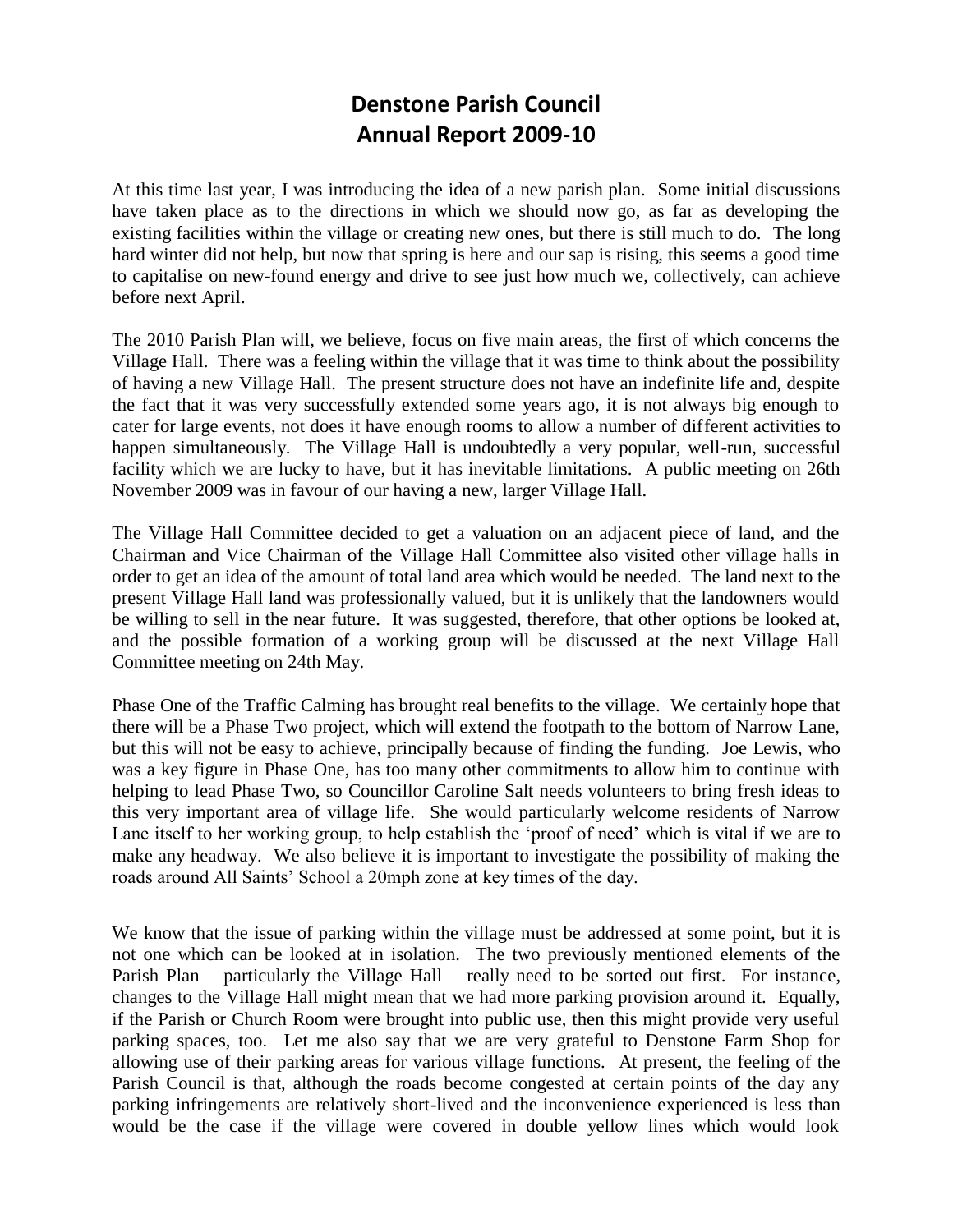unattractive and would mean that none of us or our legitimate visitors could even park outside our own houses. We are aware that certain people do have special problems, however, and try to deal with these on an individual basis. If you do wish to participate in a working group on parking issues, please make contact with Councillor Bednall.

Denstone Youth Fund has had, relatively speaking, a quieter year with no current project to focus on. Despite that, they have successfully organised their annual bike ride, September's Denstone Show, a new event - the Casino Night - and most recently The Denstone Factor. DYF has been grateful for the support of villagers of all ages who have helped them at events and who have contributed to the successes they have had. The DYF AGM is on Thursday May 20th, and Debbie Andrews hopes that as many people as possible will attend - particularly the young people of the village. The Youth Fund needs people both to offer their ideas and to volunteer their services to this wonderfully successful organisation that has once again contributed so much enjoyment – and so much fun - to the life of the village.

Work progresses well on developing the old railway line. There are plans to improve the trackbed surface, and some work clearing brambles has been done by local volunteers, but the group would very much welcome some additional help to cut down overhanging vegetation and improve the drainage. The railway working group hopes to create an access from the railway line into the churchyard. Local natural history are needed to survey what is present and to suggest how this area could be developed as an amenity, with possibly a third notice board or a nature-trail leaflet. If you are interested in being involved, please talk to Councillor Bob Wright.

So that is where we are so far with the Parish Plan. What happens next is, to a large extent, up to you as residents of Denstone. Please volunteer. Please get involved. Please make things happen.

That is for the future. What of the past year? Let's start with the Best Kept Village competition. I know we did not come first - but we did come second and Stubwood came third. This year, Denstone and Stubwood are combining forces as one entry, so let's see what we can do to impress the judges. There is so much here for them to appreciate and admire, so don't let us be caught out by that odd bit of litter. We did have a very successful community litter-pick a couple of weeks ago, concentrating on the roads leading in and out of the village, and the volunteers collected thirteen sacks of festering rubbish. Do come and join us next time, so that we will be able to cover an even larger area.

Speedwatch ran successfully for much of last autumn, and as soon as the new signs and equipment have been received, the volunteers will be out again. New locations have been approved, too, so 40mph areas can now be checked on a regular basis, as well as the 30mph roads within the village. If you would like to join the Speedwatch team (and they would very much welcome some additional members) - see Mary Spencer this evening.

The upkeep and appearance of our immediate environment is always a priority. The Village Hall car park has been beautifully resurfaced, and clear exit and entry markings provided. Damage to the bus shelter on the main road was repaired quickly, as was a cracked display board on the railway line. The access to the footpath near the railway bridge on Denstone Lane has been improved significantly. The Garden Guild have planted a tree at the junction of Marlpit Lane and Alton Road to commemorate their 50th anniversary. We hope not to have to raise the level of the path outside the Post Office to allow wheelchair access as the authorities seem to have accepted the fact that even if a wheelchair could get in it, would be never be able to turn round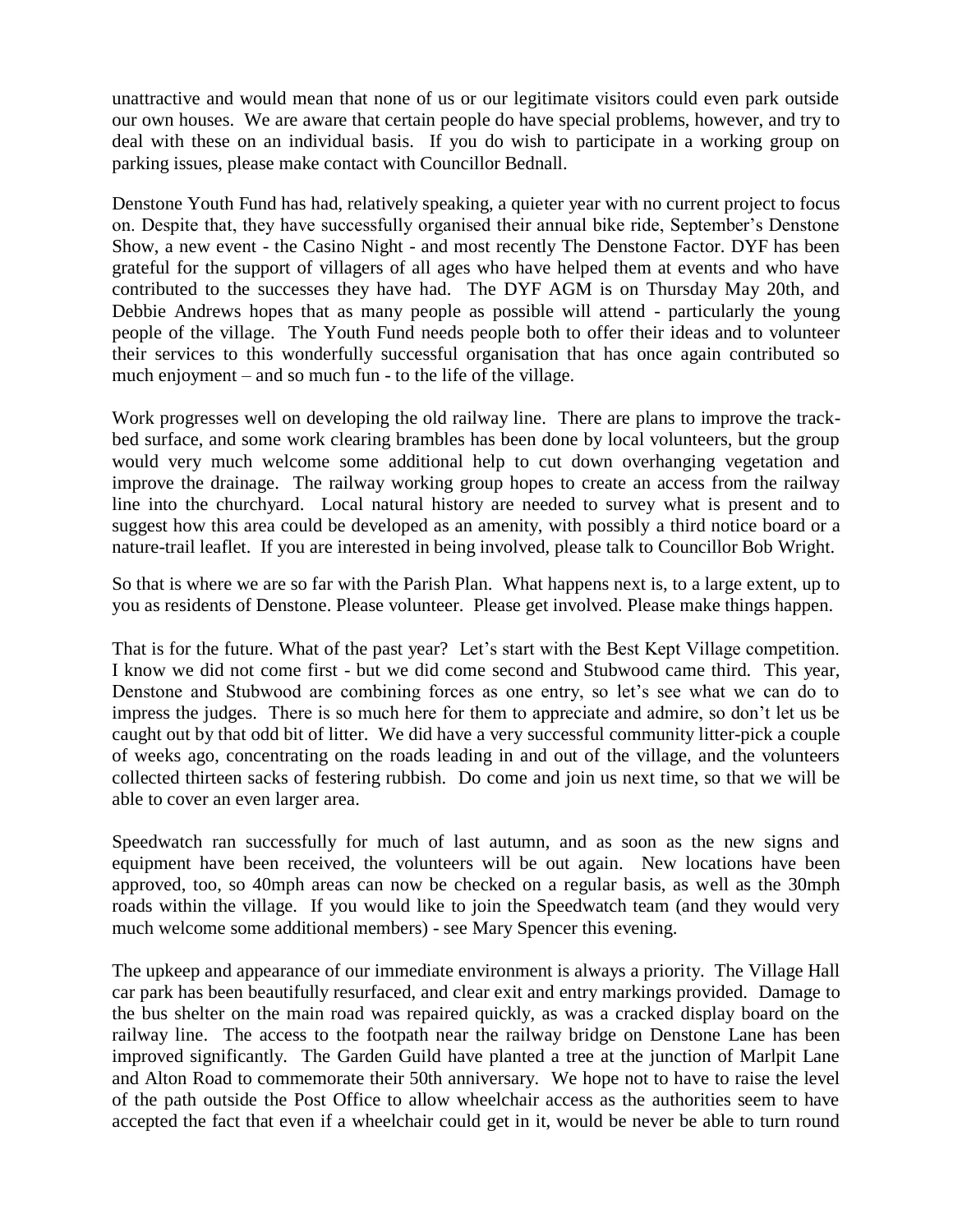and get out again. Anyway, Bel is always happy to come to the door to serve customers who have severe mobility problems. Dog Control orders have been placed on Robert's Green and parts of the railway line, not to prevent dogs being there but to encourage owners to behave responsibly and thoughtfully.

A brand-new initiative this year from ESBC has been Neighbourhood Working, and from what we have seen of it so far, both in theory and in practice, we have been impressed. Andy Mason, who used to be the police inspector in Uttoxeter, is the Rural Co-ordinator for the scheme and he is our first point of contact for anything which requires various bodies or organisations to liaise or cooperate with one another for the benefit of the community.

The Parish Council have acquired new high-tech sandbags in case of flooding, and have applied for grit bins so that roads and pavements in the village can be made safer when it's icy. We helped to find the funding for the new date-stamp and electronic scales in the Post Office, as well as its refurbishment. We have encouraged the Staffordshire Youth Service mobile unit to come to the village on a regular basis to provide a space for youngsters to use. We have supported the initiative taken by Manor Farm in providing allotments for local people. Councillor Caroline Salt and Councillor Ann Ratcliffe decorated a Parish Council tree as part of the Christmas Tree festival in the church last December. We have tried to raise the profile of the village in the local press by providing the papers with articles and photographs. If you are organizing an event, please let Mary Spencer know in advance. If it is at all possible, she will come along and take a photo, write an article and send it off to the local papers. We have had less success with the village website over the past months, however. The transition to a different webmaster has been rather complicated, and nothing new has appeared on the website for quite some time. We are actively working on this, though, and things will improve. Bus stops have been moved further away from the new roundabout at the top of Oak Road, and a new stop has been provided opposite Greenfields. One real achievement that has been effected by our endlessly resourceful Parish Clerk is the acquisition and installation of the new fingerpost in the centre of the village which points the half-mile to Stubwood.

The Parish Council has been heavily involved in representing the views of the parish with regard to two major planning matters this year. The Sports Trust hoped to erect a MUGA – a Multi-Use Games Area - on Robert's Green but the children who used the area enjoyed having the large open grassy space for their games. The application was eventually withdrawn. Stubwood Tankers appealed against a ruling by SCC that, as what they were doing constituted an unlawful change of use of the land, the company should not be allowed to dispose of waste matter at Stubwood. This appeal, which was eventually heard by a Planning Inspector in February, was not upheld, and the ruling was given that all waste disposal, 'save to the extent necessary for the purposes of agricultural operations on the land' was to cease immediately.

There are many people to thank this evening. Firstly, may I thank Bob Beaumont, our Parish Clerk who makes everything run smoothly, efficiently and on time. Then there are the Parish Councillors themselves who have again given endlessly of their time, their experience and their skill - and given them with unfailing cheerfulness and good humour. My particular thanks to Councillor Chris Podmore who has decided that other commitments mean that he has had to resign from the Parish Council. Councillor Podmore made an excellent contribution in so many ways and will be greatly missed, although I know he will always be willing to help and advise us, and I do appreciate and value that. If you would like to put your name forward for possible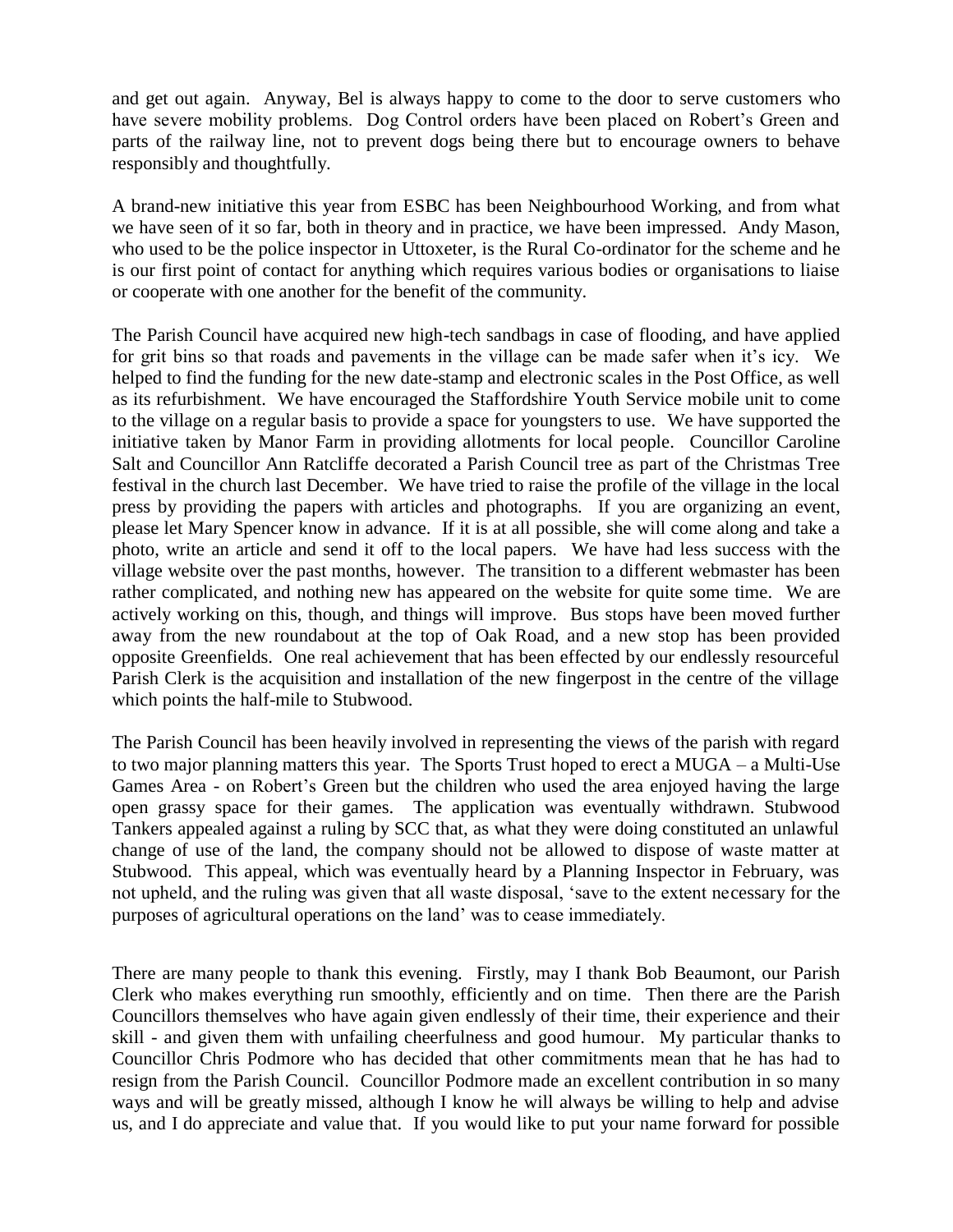co-option to the Parish Council, please let Bob Beaumont know. Thank you, too, to the bodies who have provided funding for us, particularly, the SCC, ESBC and A4A, often through the auspices of Philip Atkins our Ward and Borough Councillor.

We lost our village gardeners last December, when Fred and Ann Ratcliffe retired. Fred and Ann did a wonderful job, and we are really grateful for the hours they put in, often in fairly unkind weather, to make sure that all was looking good. Pauline Jilbert took over as village gardener in January 2010, and the transition has been seamless. John Jilbert, Pauline's husband, is our village lengthsman, and they make a very effective team, looking after all kinds of areas that could so easily look unkempt and yet never do. Many thanks to both of them.

The Community Car Scheme continues to flourish under Dennis Parker. The service is vital to those who cannot drive themselves and it is so good to see the community – quietly and unassumingly - helping those in need. Then there are all of the movers and shakers, far too numerous to mention by name, whose hard work, expertise and dedication make sure that the secular and ecclesiastical wheels of this village keep turning. You know who you are, and we know how much you are valued.

Finally, let me turn the spotlight on some real local heroes, our First Responders. Almost weekly, we read in the local papers about how they have been actively involved in saving lives on many occasions. Cliff Bailey, and now also Mary Hollingshead, do a magnificent job. We always hope that we will never have the need to be personally grateful to them, but it is infinitely reassuring to know that they are so well qualified, so capable in an emergency and so quick to arrive if we do. Well done, First Responders, and many thanks!

So that is that, really. Lots has happened in the last twelve months and I have every confidence that lots more – most of it exciting, positive and beneficial to those of us who live here – will happen over the twelve months to come, if we all pull together for the greater good of all. Thank you very much.

*This is an edited version of the speech read by Cllr Jenny Richardson (Chairman Denstone Parish Council) to the Annual Parish Meeting on 26 April 2010*